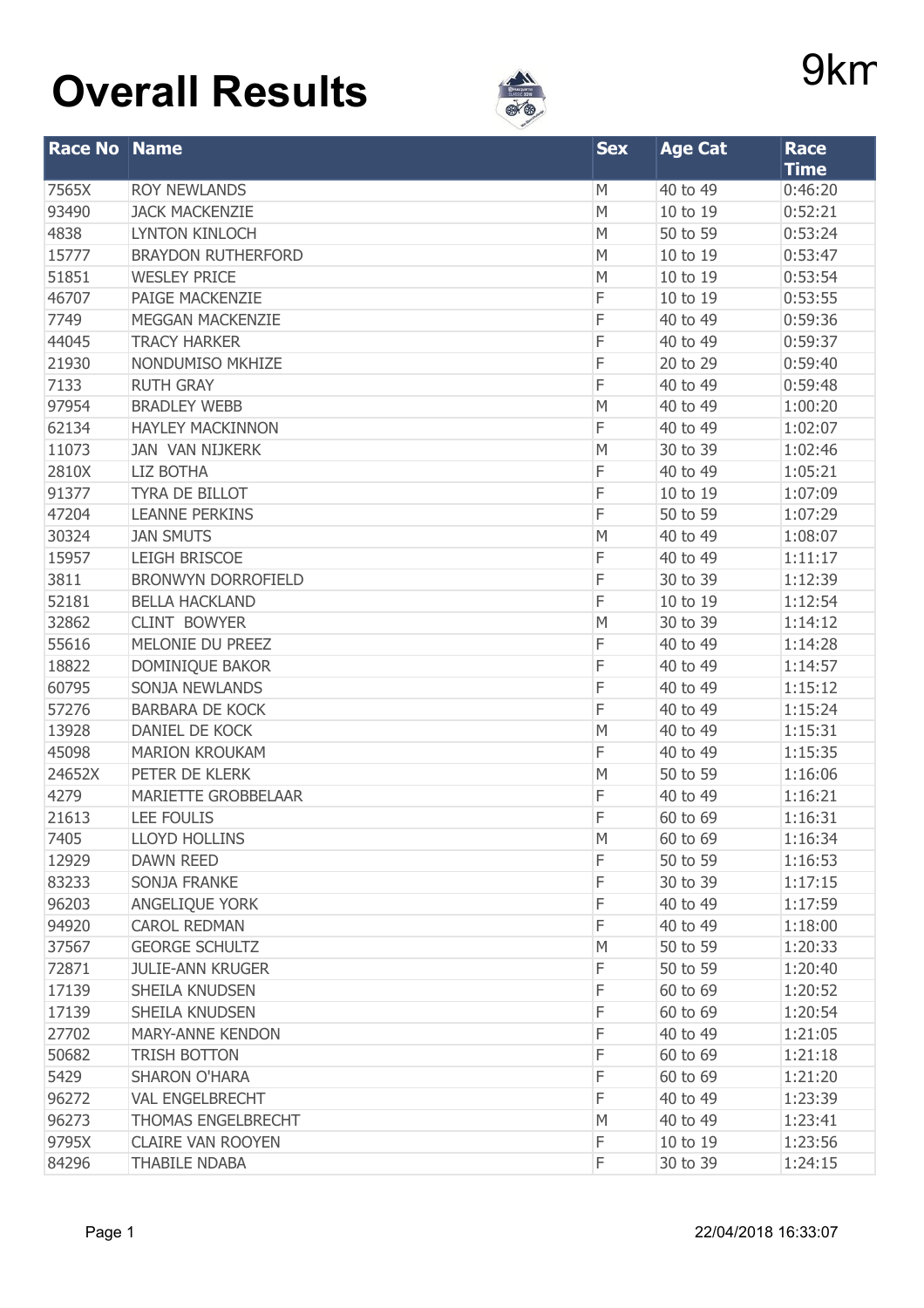# **Overall Results Property**



|       |                           | $\sim$ |          |         |
|-------|---------------------------|--------|----------|---------|
| 31606 | <b>JANINE ELLIOTT</b>     | F      | 40 to 49 | 1:24:45 |
| 26555 | <b>VERONIQUE MCGREGOR</b> | F      | 50 to 59 | 1:26:52 |
| 39176 | NOMTHANDAZO ZULU          | F      | 20 to 29 | 1:44:39 |
| 39169 | <b>ZAMA CHONCO</b>        |        | 20 to 29 | 1:44:53 |
| 39174 | NOKUTHULA MAVIMBELA       | F      | 40 to 49 | 1:44:59 |
| 40721 | <b>SUSARAH DE BEER</b>    | F      | 60 to 69 | 1:45:26 |
| 43398 | <b>ALAN BRISCOE</b>       | M      | 30 to 39 | 1:54:11 |
| 45424 | LEONI DE CONING           | F      | 40 to 49 | 1:56:28 |
| 9233  | <b>ROCHE' KRAUSE</b>      | F      | 30 to 39 | 1:56:29 |
| 69646 | <b>JANET HAAS</b>         | F      | 50 to 59 | 1:56:39 |
| 69645 | RONELLE VAN DEN HEEVER    | F      | 50 to 59 | 1:56:42 |
| 16410 | <b>ZINA ANASTASIOU</b>    |        | 40 to 49 | 1:56:43 |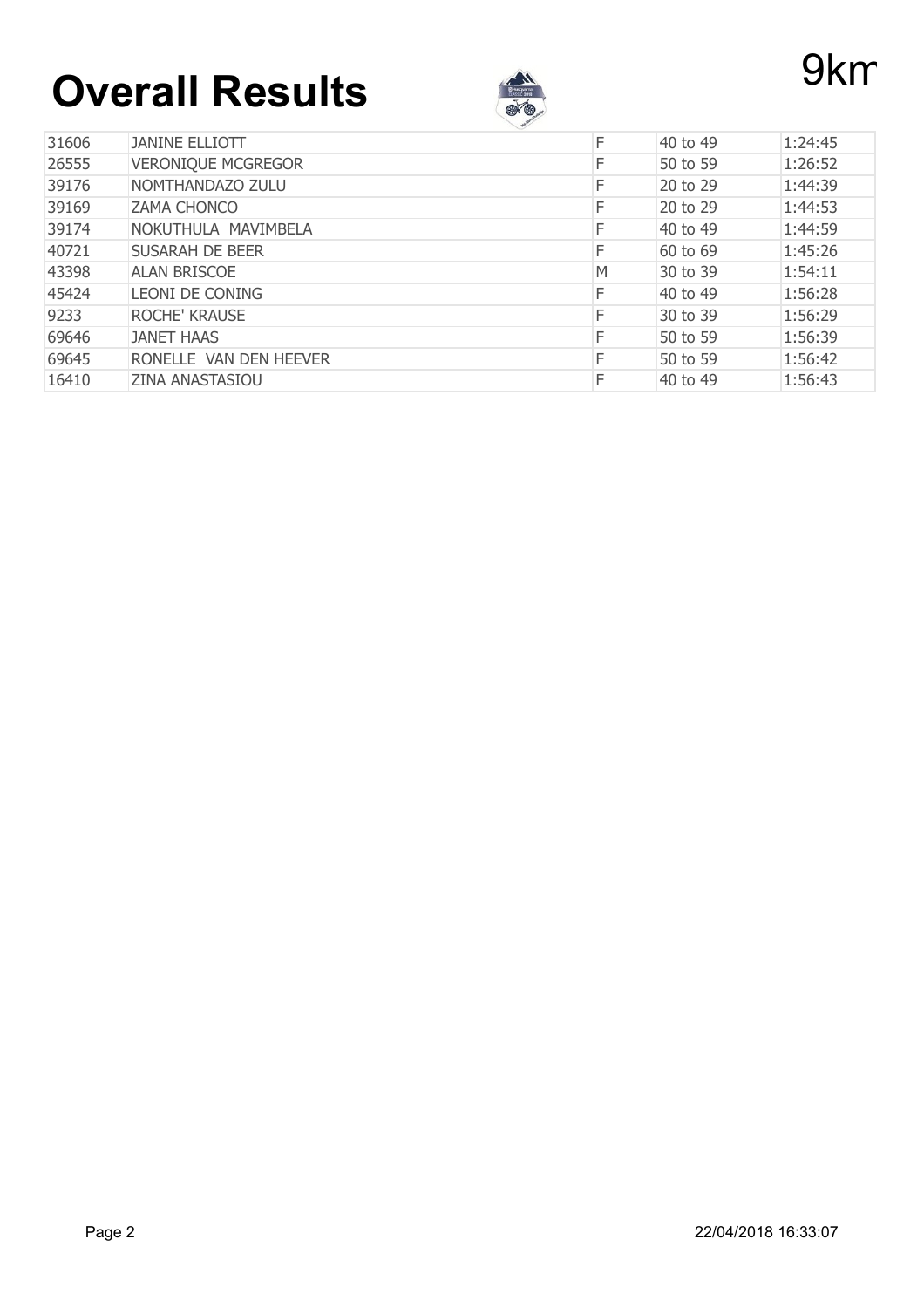### ו Trail

| 0                                                                                          | e<br>g                                                                                                                                                                                                                                                                                                                                                                                                         |
|--------------------------------------------------------------------------------------------|----------------------------------------------------------------------------------------------------------------------------------------------------------------------------------------------------------------------------------------------------------------------------------------------------------------------------------------------------------------------------------------------------------------|
| Pos                                                                                        | Pos                                                                                                                                                                                                                                                                                                                                                                                                            |
| $\mathbf{1}$                                                                               | $\overline{1}$                                                                                                                                                                                                                                                                                                                                                                                                 |
|                                                                                            |                                                                                                                                                                                                                                                                                                                                                                                                                |
|                                                                                            |                                                                                                                                                                                                                                                                                                                                                                                                                |
|                                                                                            |                                                                                                                                                                                                                                                                                                                                                                                                                |
|                                                                                            |                                                                                                                                                                                                                                                                                                                                                                                                                |
| 2<br>3<br>4<br>5<br>1<br>2<br>3<br>4<br>5<br>6<br>6<br>7<br>7<br>8<br>9<br>3<br>1<br>11112 |                                                                                                                                                                                                                                                                                                                                                                                                                |
|                                                                                            |                                                                                                                                                                                                                                                                                                                                                                                                                |
|                                                                                            |                                                                                                                                                                                                                                                                                                                                                                                                                |
|                                                                                            |                                                                                                                                                                                                                                                                                                                                                                                                                |
|                                                                                            |                                                                                                                                                                                                                                                                                                                                                                                                                |
|                                                                                            |                                                                                                                                                                                                                                                                                                                                                                                                                |
|                                                                                            |                                                                                                                                                                                                                                                                                                                                                                                                                |
|                                                                                            |                                                                                                                                                                                                                                                                                                                                                                                                                |
|                                                                                            |                                                                                                                                                                                                                                                                                                                                                                                                                |
|                                                                                            |                                                                                                                                                                                                                                                                                                                                                                                                                |
|                                                                                            |                                                                                                                                                                                                                                                                                                                                                                                                                |
|                                                                                            |                                                                                                                                                                                                                                                                                                                                                                                                                |
|                                                                                            |                                                                                                                                                                                                                                                                                                                                                                                                                |
|                                                                                            |                                                                                                                                                                                                                                                                                                                                                                                                                |
|                                                                                            |                                                                                                                                                                                                                                                                                                                                                                                                                |
| $\overline{9}$                                                                             | $\frac{1}{1}$ $\frac{1}{2}$ $\frac{1}{3}$ $\frac{1}{1}$ $\frac{1}{2}$ $\frac{1}{1}$ $\frac{1}{3}$ $\frac{1}{2}$ $\frac{1}{1}$ $\frac{1}{3}$ $\frac{1}{2}$ $\frac{1}{1}$ $\frac{1}{2}$ $\frac{1}{2}$ $\frac{1}{1}$ $\frac{1}{3}$ $\frac{1}{2}$ $\frac{1}{1}$ $\frac{1}{2}$                                                                                                                                      |
| 13                                                                                         |                                                                                                                                                                                                                                                                                                                                                                                                                |
| 14                                                                                         |                                                                                                                                                                                                                                                                                                                                                                                                                |
|                                                                                            |                                                                                                                                                                                                                                                                                                                                                                                                                |
| $\frac{15}{16}$                                                                            |                                                                                                                                                                                                                                                                                                                                                                                                                |
| 10                                                                                         |                                                                                                                                                                                                                                                                                                                                                                                                                |
| 17                                                                                         | $\frac{9}{10}$<br>$\frac{10}{4}$<br>$\frac{11}{12}$                                                                                                                                                                                                                                                                                                                                                            |
| $\frac{11}{18}$                                                                            |                                                                                                                                                                                                                                                                                                                                                                                                                |
|                                                                                            |                                                                                                                                                                                                                                                                                                                                                                                                                |
| 19                                                                                         | $\overline{1}$                                                                                                                                                                                                                                                                                                                                                                                                 |
| 12                                                                                         | $\mathbf{1}$                                                                                                                                                                                                                                                                                                                                                                                                   |
| 20                                                                                         |                                                                                                                                                                                                                                                                                                                                                                                                                |
|                                                                                            |                                                                                                                                                                                                                                                                                                                                                                                                                |
|                                                                                            |                                                                                                                                                                                                                                                                                                                                                                                                                |
|                                                                                            |                                                                                                                                                                                                                                                                                                                                                                                                                |
| 21 22 23 13 24 25 26 27 28 29 30                                                           |                                                                                                                                                                                                                                                                                                                                                                                                                |
|                                                                                            |                                                                                                                                                                                                                                                                                                                                                                                                                |
|                                                                                            |                                                                                                                                                                                                                                                                                                                                                                                                                |
|                                                                                            |                                                                                                                                                                                                                                                                                                                                                                                                                |
|                                                                                            |                                                                                                                                                                                                                                                                                                                                                                                                                |
|                                                                                            |                                                                                                                                                                                                                                                                                                                                                                                                                |
|                                                                                            |                                                                                                                                                                                                                                                                                                                                                                                                                |
|                                                                                            |                                                                                                                                                                                                                                                                                                                                                                                                                |
| 14                                                                                         |                                                                                                                                                                                                                                                                                                                                                                                                                |
| 31                                                                                         |                                                                                                                                                                                                                                                                                                                                                                                                                |
| $\overline{32}$                                                                            | $\begin{array}{@{}c@{\hspace{1em}}c@{\hspace{1em}}c@{\hspace{1em}}c@{\hspace{1em}}c@{\hspace{1em}}c@{\hspace{1em}}c@{\hspace{1em}}c@{\hspace{1em}}c@{\hspace{1em}}c@{\hspace{1em}}c@{\hspace{1em}}c@{\hspace{1em}}c@{\hspace{1em}}c@{\hspace{1em}}c@{\hspace{1em}}c@{\hspace{1em}}c@{\hspace{1em}}c@{\hspace{1em}}c@{\hspace{1em}}c@{\hspace{1em}}c@{\hspace{1em}}c@{\hspace{1em}}c@{\hspace{1em}}c@{\hspace{$ |
|                                                                                            |                                                                                                                                                                                                                                                                                                                                                                                                                |